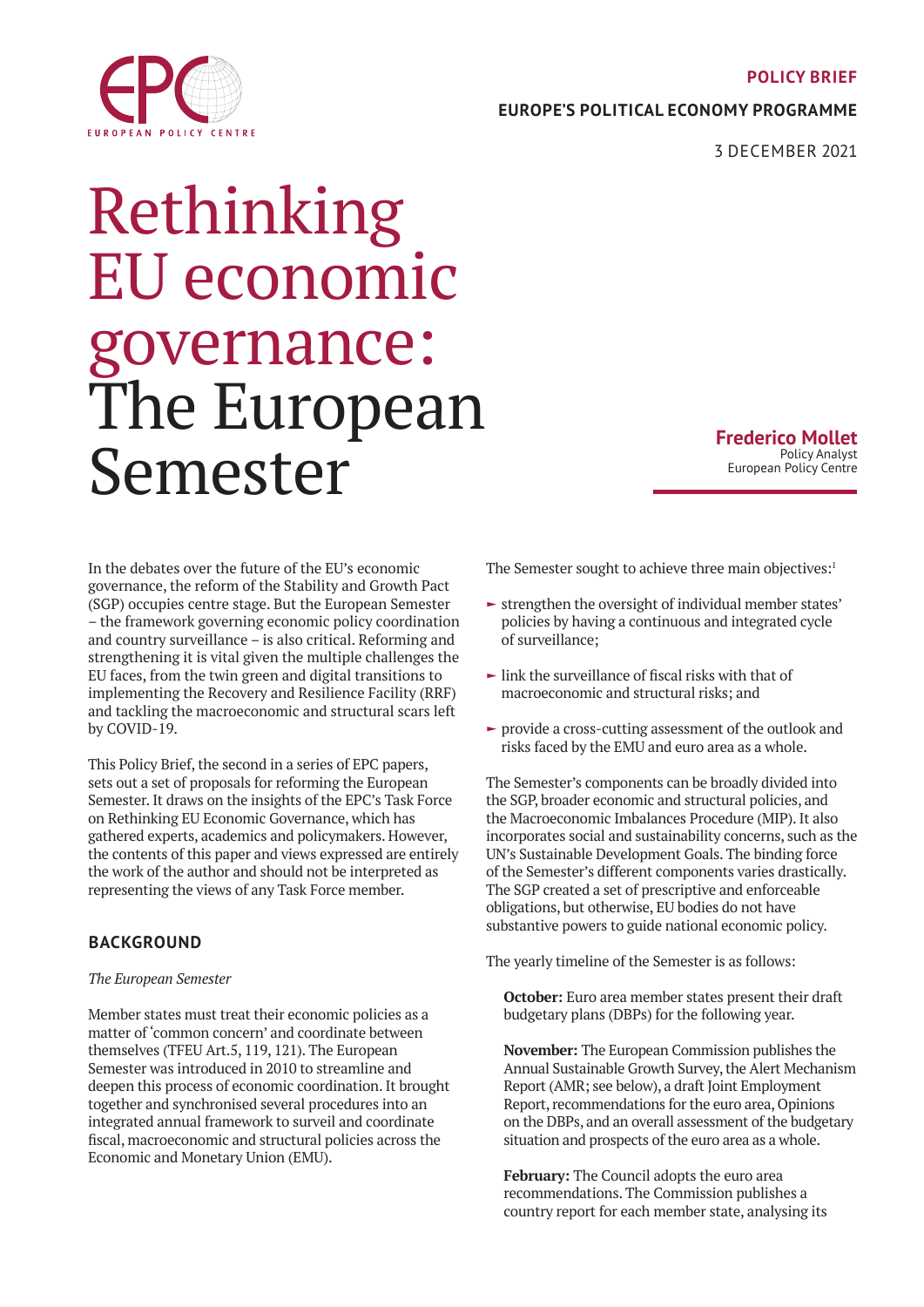economic situation and progress in implementing their respective country-specific recommendations (CSRs) issued during the previous cycle.

**April:** Member states present their three-yearsahead budgetary plans called Stability (for euro area members) and Convergence (for non-euro area members) Programmes (SCPs), and National Reform Programmes (NRPs), which cover their economic and structural policies.

**May:** The Commission assesses the SCPs and proposes CSRs on fiscal, macroeconomic and structural issues.

**June-July:** CSRs are endorsed by the European Council and adopted by the Council.

#### *The Macroeconomic Imbalances Procedure*

The MIP was introduced as part of the 2011 eurozone crisis reforms to serve as an early warning mechanism that identifies non-fiscal macroeconomic risks, such as rising private debt, potentially damaging asset price dynamics or current account imbalances. The AMR, which screens member states based on a scoreboard of indicators, kicks it off at the beginning of the Semester. Risks of serious imbalances can trigger an in-depth investigation by the Commission into a country's potential macroeconomic imbalances. Any specific recommendations that emerge henceforth are incorporated into member states' CSRs. The MIP's Excessive Imbalance Procedure mirrors the SGP's Excessive Deficit Procedure but has never been activated.

#### *The pre-COVID-19 European Semester*

The Semester introduced a more coherent and integrated framework of economic surveillance, but its impact beyond the SGP is often viewed as weak. CSR implementation is poor and has been declining since the European debt crisis, $2$  and a common criticism is that there is little prioritisation to guide member states and that the yearly cycle is unsuited for long-term reforms.

Many in the EPC Task Force argued that the Semester should be judged less on CSR implementation and more on the extent to which it fosters dialogue and debate on economic policy, given the Commission's lack of substantive enforcement powers beyond fiscal policy. On this criterion, opinion is divided. On the one hand, the Semester process has led to in-depth engagement between the Commission and member states' civil services, as well as with a wide range of social partners and nongovernmental stakeholders. On the other, the impact on wider national debates has been criticised as being relatively shallow, with little national ownership at political levels. Both the European and national parliaments play limited roles, if any. For the MIP specifically, even among experts, the process is apparently not well-known or the basis for substantive policy discussions.3

The Semester has also been criticised for becoming a bilateral exercise between the Commission and individual member states, with limited multilateral engagement.<sup>4</sup>

# **STATE OF PLAY**

#### *The Recovery and Resilience Facility, on paper*

The creation of the RRF was a significant innovation in the EU's economic governance framework. To summarise its structure, the funds borrowed at the EU level will be distributed to member states following their National Recovery and Resilience Plans (NRRPs). These plans cover both investments and reforms and contain multiple targets and milestones which must be met to receive funds. Member states designed these plans, which therefore reflect national priorities and political objectives. However, they must also address their pre-existing CSRs, follow overarching Commission guidance, and involve close engagement with the Commission. The Semester has been amended to integrate the NRRPs. Member states will report on their milestones twice a year, alongside the NRPs and DBPs, with the reports incorporated into the respective NRPs. The Commission will update an implementation scoreboard in parallel, and present an annual report to the European Parliament and Council in July.

#### *The Recovery and Resilience Facility, in practice*

The assessment of the RRF to date has been very positive among observers and policymakers. In contrast to the Semester's top-down, 'teacher to student' process, the bottom-up nature of the NRRPs has been praised. It is judged to have increased the level of national ownership and allowed for country-specific prioritisation between competing objectives.5 Likewise, its concrete, multiannual plans and milestones are viewed as shifting the focus to actionable long-term outcomes rather than annual processes. Of course, the large sums of funding attached are a key reason for the levels of national engagement. Nevertheless, the EPC Task Force members considered it a source of inspiration for revamping the Semester process more widely.

One area of criticism was the lack of participation by social partners, the European and national parliaments, and other stakeholders. Cross-border, pan-European projects were also limited.<sup>6</sup> This has been justified by the extraordinary circumstances of the pandemic and the short timeframe to set up a new instrument.

# **PROSPECTS**

Implementing the RRF is one of the EU's critical governance challenges. If successful, it could serve as a template for deeper reforms to the EU's economic governance architecture. Beyond the RRF, the need for effective EU economic policy coordination is growing. In addition to new macroeconomic imbalances and structural scars that may arise from the pandemic, the EU must manage just green and digital transitions whose challenges and implications cut across member states.

The challenges of reform can be split into three strands: (i) integrating the RRF into the Semester; (ii) drawing on the positive lessons of the RRF process; and (iii) improving the effectiveness of cross-cutting policy coordination and the MIP.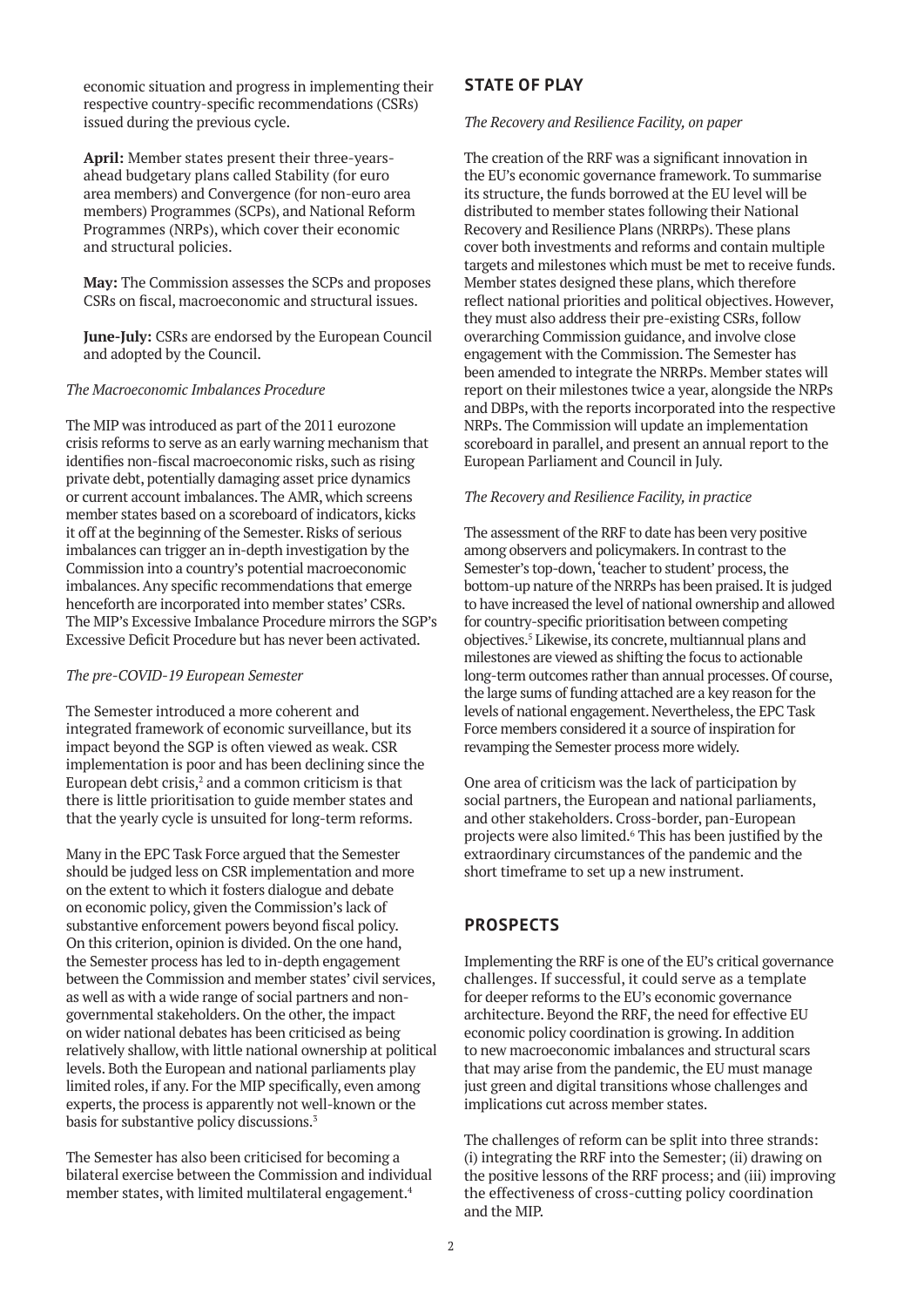#### *Integrating the Recovery and Resilience Facility into the European Semester*

Three main considerations must be accounted for when implementing the RRF, besides ensuring that bureaucratic processes are streamlined.

The first is that effective economic coordination remains an important objective outside the implementation of the NRRPs. Given the sums and political capital at stake, it is appropriate that the Commission allocates its resources proportionately and monitors countries receiving large RRF funds more closely than others. However, there must be safeguards to ensure that the other countries' economic challenges and structural imbalances also receive appropriate attention. Surveillance could focus on a selected number of key priorities, with high spillovers to the rest of the EU.

Second, as a default, CSRs should remain fixed for countries with substantive plans. Delivering the plans already constitutes an important challenge without having to introduce additional policy priorities. The bar for introducing new CSRs should be high.

The third is the question of political accountability. The Commission has gained greater leverage to guide national economic policy and enforce reform commitments. This makes the Commission politically responsible for engaging with a broad range of stakeholders, particularly those who could not be consulted in the design of NRRPs. Existing Commission engagement will have to be re-emphasised and stepped up. It is, fundamentally, national governments that hold the power to involve stakeholders and national parliaments. Nevertheless, **the Commission should still use its influence to carve out a wider role for stakeholders where feasible**. The European Parliament should also exercise its powers under the RRF Regulation 2021/241 to provide additional democratic scrutiny.

#### *Lessons from the Recovery and Resilience Facility*

The RRF introduces two major innovations into EU economic governance:

- $\blacktriangleright$  Concrete, long-term investment and reform plans to address CSRs and pan-European priorities. In particular, clear milestones and targets for a transparent and structured assessment of national measures to tackle complex economic policy challenges.
- $\blacktriangleright$  National administrations lead on the design of their own plans (with appropriate guidance from the Commission), creating stronger national and political ownership and allowing greater country-specificity.

This approach has the potential to improve economic policy coordination significantly by requiring member states to be explicit about how they plan to operationalise their CSRs, with milestones to which they can be held accountable. Such plans also encourage addressing fiscal, macroeconomic, social and structural issues (including green and digital transition) as a comprehensive package.

One option would be for **national reform and investment plans** (NRIPs), designed to address CSRs and EU-wide priorities, **to become a standard feature of the Semester**, even if the RRF is not replaced with another instrument. These could replace the NRRPs and be designed on a multiannual cycle of three or four years, with milestones monitored in the intervening period. CSRs would be fixed over this period. It would also make sense to adapt the SCPs to focus more on the composition of public investments within budgetary plans and create an explicit link between forward-looking budget plans and the public investment objectives in NRIPs. Overall, this would be a step forward in placing greater focus on the composition and quality of public finance, something that is increasingly called for.<sup>7</sup>

Of course, funding is a key driver for national engagement and political ownership of the NRRPs. Without such funds, the Commission would only be able to monitor and publicly hold member states accountable, so expectations should be realistic. Nevertheless, this approach could still be an improvement over the status quo. Explicit milestones would increase high-level political ownership and facilitate engagement by social partners, civil society and national parliaments. This could bolster the Semester's visibility and impact on national economic policy debates – a key objective identified by the EPC Task Force.

The impact of such NRIPs could be increased, however, if they were linked to the exercise of the SGP's flexibility clauses. The application of the clauses in practice is complex and opaque. Flexibility has also not always been used for high-quality public spending, creating mistrust and opposition to greater flexibility. Case in point, before COVID-19, public expenditure higher than forecast under the SCPs went to current expenditure rather than investment.8 **The exercise of flexibility could instead be linked to NRIPs signed off by the Council and dependent on the regular meeting of intermediate annual milestones and targets.** 

In the debates over SGP reform, additional flexibilities have been proposed, for example, for green investment or country-specific debt reduction paths. However, the use of flexibility creates a potential trade-off with faster debt consolidation, and with potential spillovers to other member states. Therefore, one of the key political obstacles to generating consent for such flexibility is ensuring that it is used for high-quality, pro-growth public spending. The link to pro-growth reforms is also important since these are essential for long-term fiscal sustainability. The NRIP/NRRP model could provide a strong governance framework, with substantial national ownership that ensures that flexibility is not being abused.

There would be a clear danger of overburdening the SGP within the Semester process, and the focus on the composition of domestic fiscal and economic policy raises legitimacy questions. However, for reforms and investments with a clear link to long-term fiscal sustainability, or EU-wide investment priorities which have clear and widespread political support, like the green transition, the case for legitimacy is much stronger. This could be bolstered further by giving the European and national parliaments a greater role.